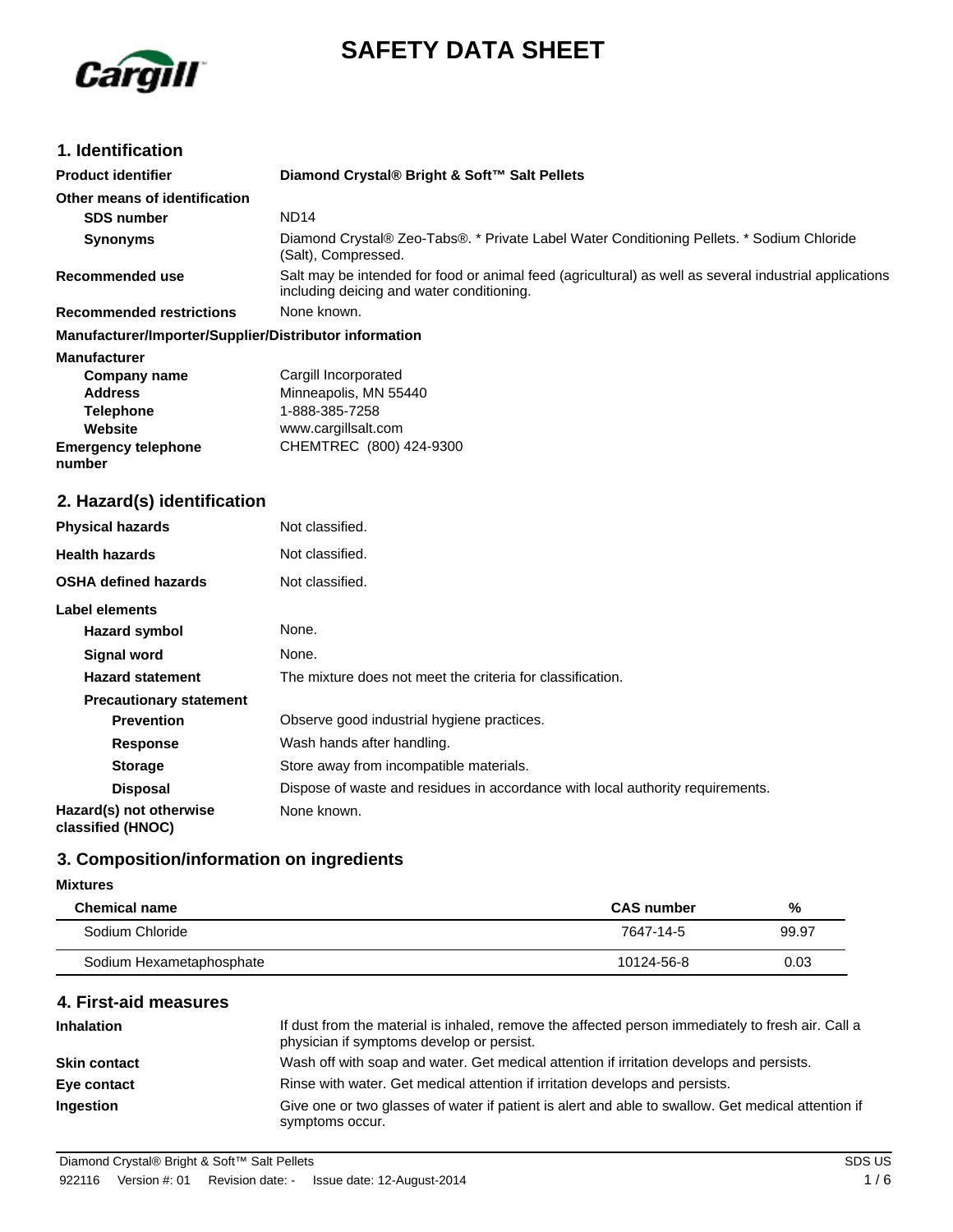| <b>Most important</b><br>symptoms/effects, acute and<br>delayed              | Direct contact with eyes may cause temporary irritation.                                                            |
|------------------------------------------------------------------------------|---------------------------------------------------------------------------------------------------------------------|
| Indication of immediate<br>medical attention and special<br>treatment needed | Treat symptomatically.                                                                                              |
| <b>General information</b>                                                   | Ensure that medical personnel are aware of the material(s) involved, and take precautions to<br>protect themselves. |
| 5. Fire-fighting measures                                                    |                                                                                                                     |
| Suitable extinguishing media                                                 | Water fog. Foam. Dry chemical powder. Carbon dioxide (CO2).                                                         |
| Unsuitable extinguishing<br>media                                            | Do not use water jet as an extinguisher, as this will spread the fire.                                              |
| Specific hazards arising from<br>the chemical                                | During fire, gases hazardous to health may be formed.                                                               |
| Special protective equipment<br>and precautions for firefighters             | Self-contained breathing apparatus and full protective clothing must be worn in case of fire.                       |
| <b>Fire-fighting</b><br>equipment/instructions                               | Use water spray to cool unopened containers.                                                                        |
| <b>Specific methods</b>                                                      | Use standard firefighting procedures and consider the hazards of other involved materials.                          |
| <b>General fire hazards</b>                                                  | This product is not flammable or combustible.                                                                       |

### **6. Accidental release measures**

| <b>Personal precautions,</b><br>protective equipment and<br>emergency procedures | Keep unnecessary personnel away. Avoid inhalation of dust from the spilled material. Use a<br>NIOSH/MSHA approved respirator if there is a risk of exposure to dust/fume at levels exceeding<br>the exposure limits. Do not touch damaged containers or spilled material unless wearing<br>appropriate protective clothing. For personal protection, see section 8 of the SDS. |
|----------------------------------------------------------------------------------|--------------------------------------------------------------------------------------------------------------------------------------------------------------------------------------------------------------------------------------------------------------------------------------------------------------------------------------------------------------------------------|
| Methods and materials for<br>containment and cleaning up                         | If sweeping of a contaminated area is necessary use a dust suppressant agent which does not<br>react with the product. Collect dust using a vacuum cleaner equipped with HEPA filter. Minimize<br>dust generation and accumulation. Avoid release to the environment. Following product recovery,<br>flush area with water. For waste disposal, see section 13 of the SDS.     |
| <b>Environmental precautions</b>                                                 | Avoid discharge into drains, water courses or onto the ground.                                                                                                                                                                                                                                                                                                                 |

# **7. Handling and storage**

| <b>Precautions for safe handling</b> | Provide appropriate exhaust ventilation at places where dust is formed. Minimize dust generation<br>and accumulation. Avoid breathing dust. Avoid contact with eyes. Avoid contact with water and<br>moisture. Keep away from strong acids. Practice good housekeeping. |
|--------------------------------------|-------------------------------------------------------------------------------------------------------------------------------------------------------------------------------------------------------------------------------------------------------------------------|
| Conditions for safe storage,         | Store in original tightly closed container. Store in a well-ventilated place. Store away from                                                                                                                                                                           |
| including any incompatibilities      | incompatible materials (see Section 10 of the SDS). Becomes hygroscopic at 70-75% relative                                                                                                                                                                              |

humidity. Avoid humid or wet conditions as product will cake and become hard.

# **8. Exposure controls/personal protection**

| <b>Occupational exposure limits</b>      | No exposure limits noted for ingredient(s).                                                                                                                                                                                                                                                                                                                                            |  |  |
|------------------------------------------|----------------------------------------------------------------------------------------------------------------------------------------------------------------------------------------------------------------------------------------------------------------------------------------------------------------------------------------------------------------------------------------|--|--|
| <b>Biological limit values</b>           | No biological exposure limits noted for the ingredient(s).                                                                                                                                                                                                                                                                                                                             |  |  |
| Appropriate engineering<br>controls      | Ventilation should be sufficient to effectively remove and prevent buildup of any dusts or fumes<br>that may be generated during handling or thermal processing.                                                                                                                                                                                                                       |  |  |
|                                          | Individual protection measures, such as personal protective equipment                                                                                                                                                                                                                                                                                                                  |  |  |
| <b>Eye/face protection</b>               | Unvented, tight fitting goggles should be worn in dusty areas.                                                                                                                                                                                                                                                                                                                         |  |  |
| <b>Skin protection</b>                   |                                                                                                                                                                                                                                                                                                                                                                                        |  |  |
| <b>Hand protection</b>                   | Wear appropriate chemical resistant gloves.                                                                                                                                                                                                                                                                                                                                            |  |  |
| <b>Other</b>                             | Wear suitable protective clothing.                                                                                                                                                                                                                                                                                                                                                     |  |  |
| <b>Respiratory protection</b>            | Use a NIOSH/MSHA approved respirator if there is a risk of exposure to dust/fume at levels<br>exceeding the exposure limits. If engineering controls do not maintain airborne concentrations<br>below recommended exposure limits (where applicable) or to an acceptable level (in countries<br>where exposure limits have not been established), an approved respirator must be worn. |  |  |
| <b>Thermal hazards</b>                   | Wear appropriate thermal protective clothing, when necessary.                                                                                                                                                                                                                                                                                                                          |  |  |
| <b>General hygiene</b><br>considerations | Always observe good personal hygiene measures, such as washing after handling the material<br>and before eating, drinking, and/or smoking. Routinely wash work clothing and protective<br>equipment to remove contaminants.                                                                                                                                                            |  |  |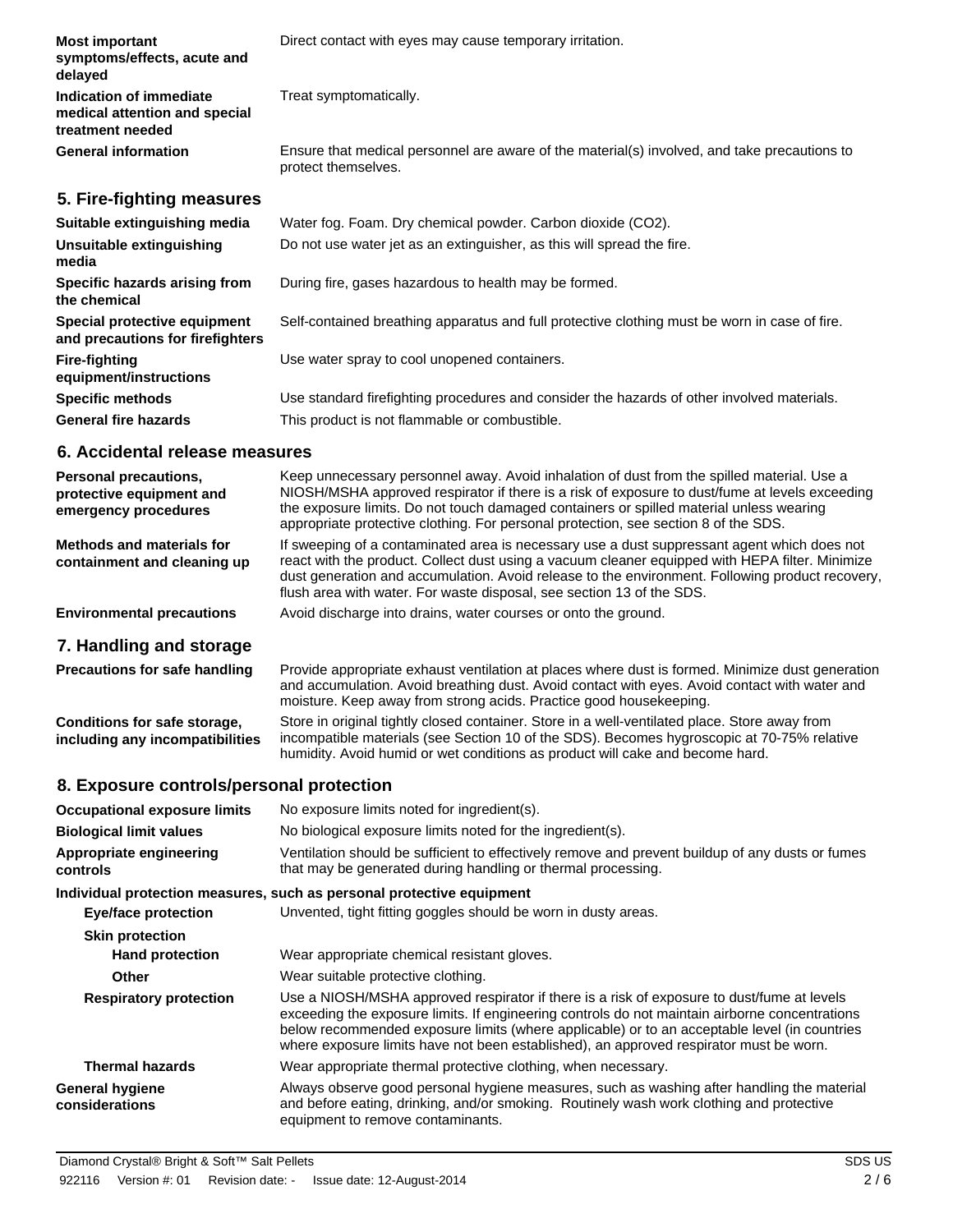# **9. Physical and chemical properties**

| Appearance                                        | Compressed white pellets.      |  |  |  |
|---------------------------------------------------|--------------------------------|--|--|--|
| <b>Physical state</b>                             | Solid.                         |  |  |  |
| <b>Form</b>                                       | Crystalline solid.             |  |  |  |
| <b>Color</b>                                      | White.                         |  |  |  |
| Odor                                              | Halogen odor                   |  |  |  |
| <b>Odor threshold</b>                             | Not available.                 |  |  |  |
| рH                                                | Not available.                 |  |  |  |
| Melting point/freezing point                      | 1473.8 °F (801 °C)             |  |  |  |
| Initial boiling point and boiling<br>range        | 2669 °F (1465 °C) (760 mmHg)   |  |  |  |
| <b>Flash point</b>                                | Not available.                 |  |  |  |
| <b>Evaporation rate</b>                           | Not available.                 |  |  |  |
| Flammability (solid, gas)                         | Not available.                 |  |  |  |
| Upper/lower flammability or explosive limits      |                                |  |  |  |
| <b>Flammability limit - lower</b><br>(%)          | Not available.                 |  |  |  |
| <b>Flammability limit - upper</b><br>(%)          | Not available.                 |  |  |  |
| Explosive limit - lower (%)                       | Not available.                 |  |  |  |
| Explosive limit - upper (%)                       | Not available.                 |  |  |  |
| Vapor pressure                                    | 2.4 mm Hg (1376.6 °F (747 °C)) |  |  |  |
| Vapor density                                     | Not available.                 |  |  |  |
| <b>Relative density</b>                           | $2.16$ (H <sub>2</sub> O = 1)  |  |  |  |
| Solubility(ies)                                   |                                |  |  |  |
| <b>Solubility (water)</b>                         | 26.4 %                         |  |  |  |
| <b>Partition coefficient</b><br>(n-octanol/water) | Not available.                 |  |  |  |
| <b>Auto-ignition temperature</b>                  | Not available.                 |  |  |  |
| <b>Decomposition temperature</b>                  | Not available.                 |  |  |  |
| <b>Viscosity</b>                                  | Not available.                 |  |  |  |
| <b>Other information</b>                          |                                |  |  |  |
| <b>Bulk density</b>                               | 53 - 83 lb/ft <sup>3</sup>     |  |  |  |
| <b>Molecular formula</b>                          | NaCl                           |  |  |  |
| Molecular weight                                  | 58.44                          |  |  |  |
| pH in aqueous solution                            | $6 - 9$                        |  |  |  |

# **10. Stability and reactivity**

| <b>Reactivity</b>                            | The product is stable and non-reactive under normal conditions of use, storage and transport.                                  |
|----------------------------------------------|--------------------------------------------------------------------------------------------------------------------------------|
| <b>Chemical stability</b>                    | Material is stable under normal conditions.                                                                                    |
| <b>Possibility of hazardous</b><br>reactions | No dangerous reaction known under conditions of normal use.                                                                    |
| <b>Conditions to avoid</b>                   | Contact with incompatible materials. Avoid dispersal of dust in the air (i.e., clearing dust surfaces<br>with compressed air). |
| Incompatible materials                       | Avoid contact with strong acids. Becomes corrosive to metals when wet.                                                         |
| <b>Hazardous decomposition</b><br>products   | May evolve chlorine gas when in contact with strong acids.                                                                     |

## **11. Toxicological information**

### **Information on likely routes of exposure**

| Ingestion         | Expected to be a low ingestion hazard.                |
|-------------------|-------------------------------------------------------|
| <b>Inhalation</b> | Inhalation of dusts may cause respiratory irritation. |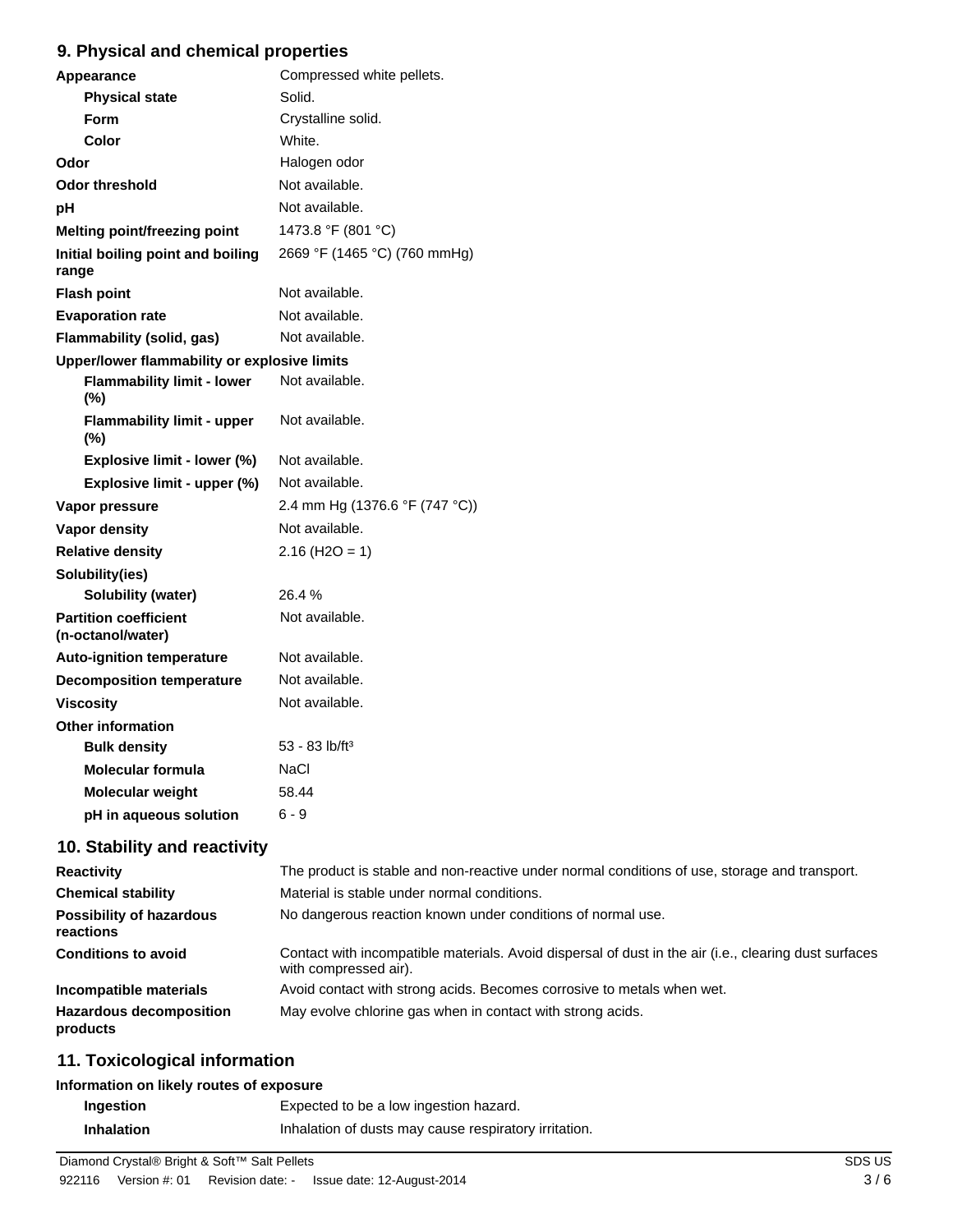| <b>Skin contact</b>                                                                | Prolonged or repeated skin contact may cause irritation.                                                                                                                                                                                                                                                                                                                                                                                                                                                                                                                                                                                                                                                               |                                                                                 |                              |  |
|------------------------------------------------------------------------------------|------------------------------------------------------------------------------------------------------------------------------------------------------------------------------------------------------------------------------------------------------------------------------------------------------------------------------------------------------------------------------------------------------------------------------------------------------------------------------------------------------------------------------------------------------------------------------------------------------------------------------------------------------------------------------------------------------------------------|---------------------------------------------------------------------------------|------------------------------|--|
| Eye contact                                                                        | Dust in the eyes will cause irritation.                                                                                                                                                                                                                                                                                                                                                                                                                                                                                                                                                                                                                                                                                |                                                                                 |                              |  |
| Symptoms related to the<br>physical, chemical and<br>toxicological characteristics | Eye and skin contact: Exposure may cause temporary irritation, redness, or discomfort. For<br>ingestion, consuming less than a few grams would not be harmful. The following effects were<br>observed after ingesting an excessive quantity: nausea and vomiting, diarrhea, cramps,<br>restlessness, irritability, dehydration, water retention, nose bleed, gastrointestinal tract damage,<br>fever, sweating, sunken eyes, high blood pressure, muscle weakness, dry mouth and nose,<br>shock, cerebral edema (fluid on brain), pulmonary edema (fluid in lungs), blood cell shrinkage,<br>and brain damage (due to dehydration of brain cells). Death is generally due to cardiovascular<br>collapse or CNS damage. |                                                                                 |                              |  |
| Information on toxicological effects                                               |                                                                                                                                                                                                                                                                                                                                                                                                                                                                                                                                                                                                                                                                                                                        |                                                                                 |                              |  |
| <b>Acute toxicity</b>                                                              | In some cases of confirmed hypertension, ingestion may result in elevated blood pressure.                                                                                                                                                                                                                                                                                                                                                                                                                                                                                                                                                                                                                              |                                                                                 |                              |  |
| <b>Components</b>                                                                  | <b>Species</b>                                                                                                                                                                                                                                                                                                                                                                                                                                                                                                                                                                                                                                                                                                         | <b>Test Results</b>                                                             |                              |  |
| Sodium Chloride (CAS 7647-14-5)                                                    |                                                                                                                                                                                                                                                                                                                                                                                                                                                                                                                                                                                                                                                                                                                        |                                                                                 |                              |  |
| Acute                                                                              |                                                                                                                                                                                                                                                                                                                                                                                                                                                                                                                                                                                                                                                                                                                        |                                                                                 |                              |  |
| Oral                                                                               |                                                                                                                                                                                                                                                                                                                                                                                                                                                                                                                                                                                                                                                                                                                        |                                                                                 |                              |  |
| LD50                                                                               | Mouse                                                                                                                                                                                                                                                                                                                                                                                                                                                                                                                                                                                                                                                                                                                  |                                                                                 | 4000 mg/kg                   |  |
|                                                                                    | Rat                                                                                                                                                                                                                                                                                                                                                                                                                                                                                                                                                                                                                                                                                                                    |                                                                                 | 3000 mg/kg                   |  |
| Other                                                                              |                                                                                                                                                                                                                                                                                                                                                                                                                                                                                                                                                                                                                                                                                                                        |                                                                                 |                              |  |
| LD50                                                                               | Mouse                                                                                                                                                                                                                                                                                                                                                                                                                                                                                                                                                                                                                                                                                                                  |                                                                                 | 2602 mg/kg                   |  |
| Sodium Hexametaphosphate (CAS 10124-56-8)                                          |                                                                                                                                                                                                                                                                                                                                                                                                                                                                                                                                                                                                                                                                                                                        |                                                                                 |                              |  |
| Acute                                                                              |                                                                                                                                                                                                                                                                                                                                                                                                                                                                                                                                                                                                                                                                                                                        |                                                                                 |                              |  |
| Oral                                                                               |                                                                                                                                                                                                                                                                                                                                                                                                                                                                                                                                                                                                                                                                                                                        |                                                                                 |                              |  |
| LD50                                                                               | Mouse                                                                                                                                                                                                                                                                                                                                                                                                                                                                                                                                                                                                                                                                                                                  |                                                                                 | 4320 mg/kg                   |  |
|                                                                                    | Rat                                                                                                                                                                                                                                                                                                                                                                                                                                                                                                                                                                                                                                                                                                                    |                                                                                 | 6200 mg/kg                   |  |
| Other                                                                              |                                                                                                                                                                                                                                                                                                                                                                                                                                                                                                                                                                                                                                                                                                                        |                                                                                 |                              |  |
| LD50                                                                               | Mouse<br>62 mg/kg                                                                                                                                                                                                                                                                                                                                                                                                                                                                                                                                                                                                                                                                                                      |                                                                                 |                              |  |
| <b>Skin corrosion/irritation</b>                                                   | Prolonged skin contact may cause temporary irritation.                                                                                                                                                                                                                                                                                                                                                                                                                                                                                                                                                                                                                                                                 |                                                                                 |                              |  |
| Serious eye damage/eye<br>irritation                                               | Dust in the eyes will cause irritation.                                                                                                                                                                                                                                                                                                                                                                                                                                                                                                                                                                                                                                                                                |                                                                                 |                              |  |
| Respiratory or skin sensitization                                                  |                                                                                                                                                                                                                                                                                                                                                                                                                                                                                                                                                                                                                                                                                                                        |                                                                                 |                              |  |
| <b>Respiratory sensitization</b>                                                   | Not available.                                                                                                                                                                                                                                                                                                                                                                                                                                                                                                                                                                                                                                                                                                         |                                                                                 |                              |  |
| <b>Skin sensitization</b>                                                          |                                                                                                                                                                                                                                                                                                                                                                                                                                                                                                                                                                                                                                                                                                                        | This product is not expected to cause skin sensitization.                       |                              |  |
| Germ cell mutagenicity                                                             | No data available to indicate product or any components present at greater than 0.1% are<br>mutagenic or genotoxic.                                                                                                                                                                                                                                                                                                                                                                                                                                                                                                                                                                                                    |                                                                                 |                              |  |
| Carcinogenicity                                                                    |                                                                                                                                                                                                                                                                                                                                                                                                                                                                                                                                                                                                                                                                                                                        | This product is not considered to be a carcinogen by IARC, ACGIH, NTP, or OSHA. |                              |  |
| OSHA Specifically Regulated Substances (29 CFR 1910.1001-1050)<br>Not listed.      |                                                                                                                                                                                                                                                                                                                                                                                                                                                                                                                                                                                                                                                                                                                        |                                                                                 |                              |  |
| <b>Reproductive toxicity</b>                                                       |                                                                                                                                                                                                                                                                                                                                                                                                                                                                                                                                                                                                                                                                                                                        | This product is not expected to cause reproductive or developmental effects.    |                              |  |
| Specific target organ toxicity -<br>single exposure                                | Not classified.                                                                                                                                                                                                                                                                                                                                                                                                                                                                                                                                                                                                                                                                                                        |                                                                                 |                              |  |
| Specific target organ toxicity -<br>repeated exposure                              | Not classified.                                                                                                                                                                                                                                                                                                                                                                                                                                                                                                                                                                                                                                                                                                        |                                                                                 |                              |  |
| <b>Aspiration hazard</b>                                                           | Due to the physical form of the product it is not an aspiration hazard.                                                                                                                                                                                                                                                                                                                                                                                                                                                                                                                                                                                                                                                |                                                                                 |                              |  |
| 12. Ecological information                                                         |                                                                                                                                                                                                                                                                                                                                                                                                                                                                                                                                                                                                                                                                                                                        |                                                                                 |                              |  |
| <b>Ecotoxicity</b>                                                                 | The product is not classified as environmentally hazardous. However, this does not exclude the<br>possibility that large or frequent spills can have a harmful or damaging effect on the environment.                                                                                                                                                                                                                                                                                                                                                                                                                                                                                                                  |                                                                                 |                              |  |
| <b>Components</b>                                                                  |                                                                                                                                                                                                                                                                                                                                                                                                                                                                                                                                                                                                                                                                                                                        | <b>Species</b>                                                                  | <b>Test Results</b>          |  |
| Sodium Chloride (CAS 7647-14-5)                                                    |                                                                                                                                                                                                                                                                                                                                                                                                                                                                                                                                                                                                                                                                                                                        |                                                                                 |                              |  |
| <b>Aquatic</b>                                                                     |                                                                                                                                                                                                                                                                                                                                                                                                                                                                                                                                                                                                                                                                                                                        |                                                                                 |                              |  |
| Crustacea                                                                          | EC50                                                                                                                                                                                                                                                                                                                                                                                                                                                                                                                                                                                                                                                                                                                   | Water flea (Daphnia magna)                                                      | 340.7 - 469.2 mg/l, 48 hours |  |
| Fish                                                                               | LC50                                                                                                                                                                                                                                                                                                                                                                                                                                                                                                                                                                                                                                                                                                                   | Rainbow trout, donaldson trout<br>(Oncorhynchus mykiss)                         | 4747 - 7824 mg/l, 96 hours   |  |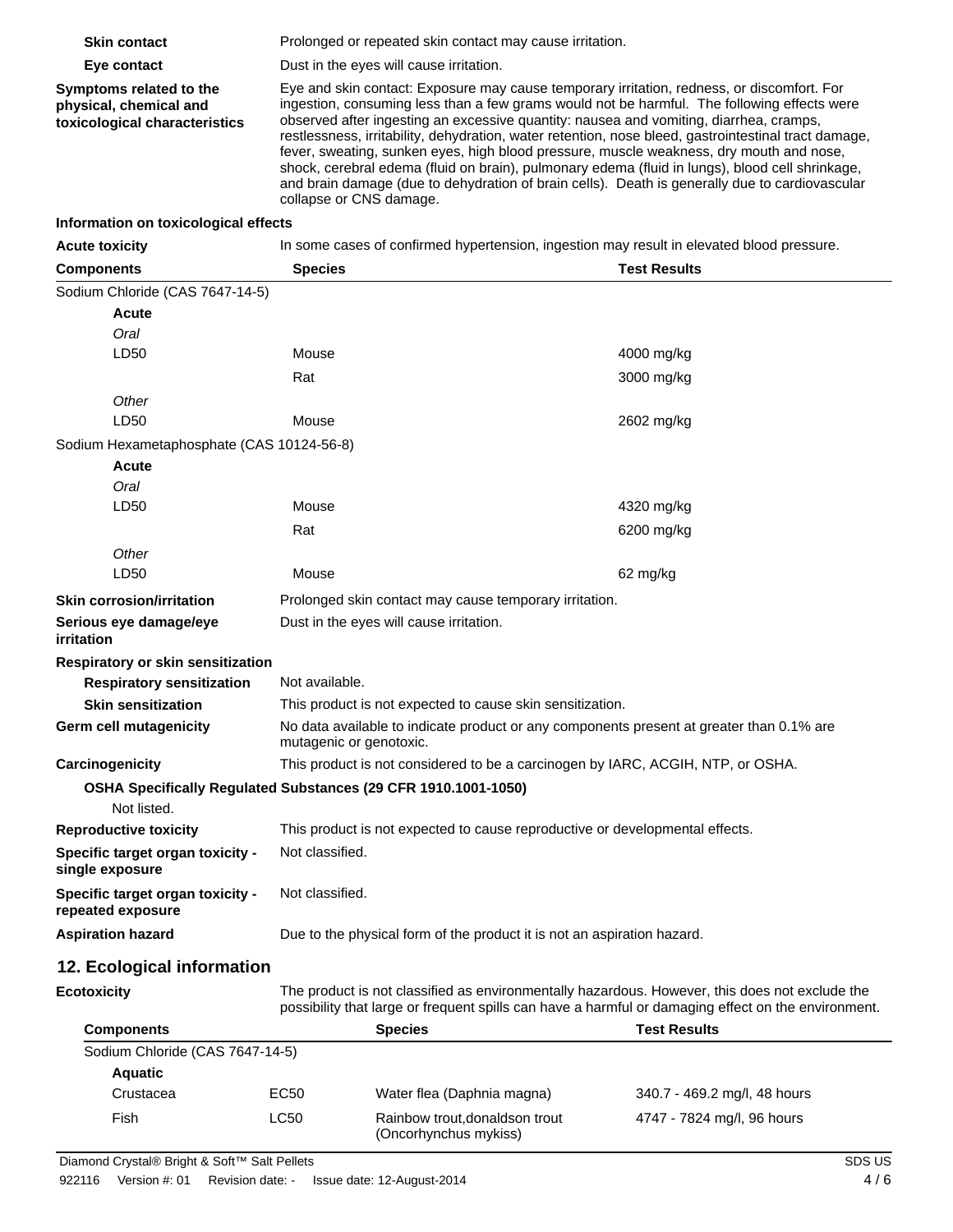| Persistence and degradability    | No data is available on the degradability of this product. |
|----------------------------------|------------------------------------------------------------|
| <b>Bioaccumulative potential</b> | No data available.                                         |
| <b>Mobility in soil</b>          | No data available.                                         |
| Other adverse effects            | None known.                                                |

### **13. Disposal considerations**

| <b>Disposal instructions</b>             | Collect and reclaim or dispose in sealed containers at licensed waste disposal site.                                                                                                                                   |
|------------------------------------------|------------------------------------------------------------------------------------------------------------------------------------------------------------------------------------------------------------------------|
| <b>Local disposal regulations</b>        | Dispose in accordance with all applicable regulations.                                                                                                                                                                 |
| Hazardous waste code                     | The waste code should be assigned in discussion between the user, the producer and the waste<br>disposal company.                                                                                                      |
| Waste from residues / unused<br>products | Dispose of in accordance with local regulations. Empty containers or liners may retain some<br>product residues. This material and its container must be disposed of in a safe manner (see:<br>Disposal instructions). |
| Contaminated packaging                   | Empty containers should be taken to an approved waste handling site for recycling or disposal.<br>Since emptied containers may retain product residue, follow label warnings even after container is<br>emptied.       |

## **14. Transport information**

### **DOT**

Not regulated as dangerous goods.

### **IATA**

Not regulated as dangerous goods.

### **IMDG**

Not regulated as dangerous goods.

## **Transport in bulk according to** Not applicable. **Annex II of MARPOL 73/78 and**

**the IBC Code**

## **15. Regulatory information**

**US federal regulations** All components are on the U.S. EPA TSCA Inventory List. This product is not known to be a "Hazardous Chemical" as defined by the OSHA Hazard Communication Standard, 29 CFR 1910.1200.

### **TSCA Section 12(b) Export Notification (40 CFR 707, Subpt. D)**

Not regulated.

### **OSHA Specifically Regulated Substances (29 CFR 1910.1001-1050)**

Not listed.

### **CERCLA Hazardous Substance List (40 CFR 302.4)**

Sodium Hexametaphosphate (CAS 10124-56-8) LISTED

### **Superfund Amendments and Reauthorization Act of 1986 (SARA)**

| <b>Hazard categories</b> | Immediate Hazard - No  |
|--------------------------|------------------------|
|                          | Delayed Hazard - No    |
|                          | Fire Hazard - No       |
|                          | Pressure Hazard - No   |
|                          | Reactivity Hazard - No |

No

### **SARA 302 Extremely hazardous substance**

Not listed.

#### **SARA 311/312 Hazardous chemical**

**SARA 313 (TRI reporting)**

Not regulated.

### **Other federal regulations**

## **Clean Air Act (CAA) Section 112 Hazardous Air Pollutants (HAPs) List** Not regulated. **Clean Air Act (CAA) Section 112(r) Accidental Release Prevention (40 CFR 68.130)** Not regulated.

**Safe Drinking Water Act (SDWA)** Not regulated.